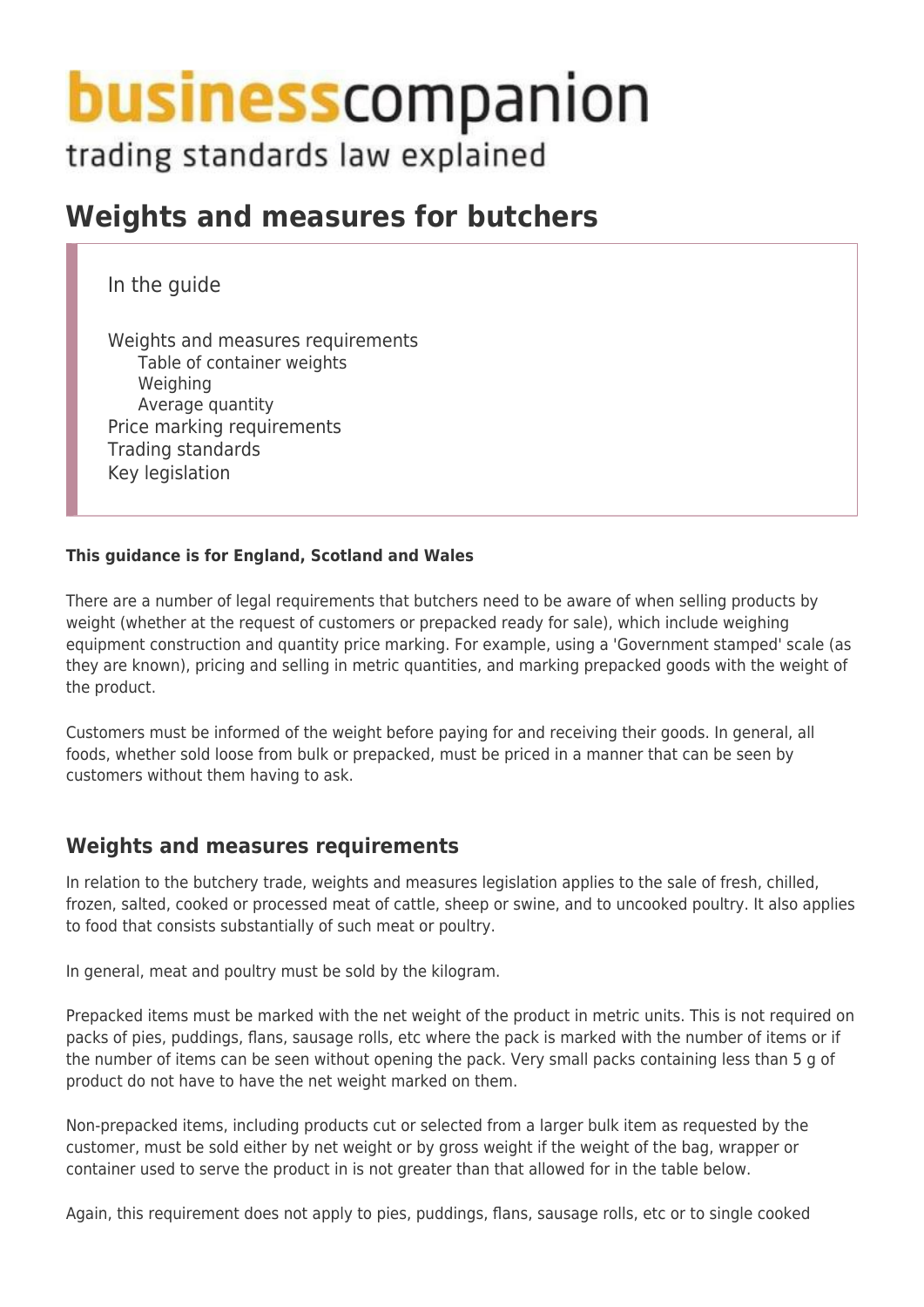sausages or sausage-meat products weighing less than 500 g.

Your local trading standards service will be able to give you more detailed advice regarding which products the above exemptions apply to.

**Note:**

- **net weight** means the weight of the goods alone without the bag, wrapper or container
- **gross weight** means the weight of the goods plus the weight of any bag, wrapper or container

**Table of container weights**

Weights for meat sold gross in a container

**Gross weight Permitted weight of container** up to  $500 \text{ g}$  5 g more than 500 g a weight at the rate of 10 g per kg of the gross weight

#### **Weighing**

Scales that are used must be accurate, of an approved construction for retail sale use, and have certain required markings and stamps on them. See 'Weighing equipment for legal use' for more information.

The customer must be informed of the weight before paying for and receiving the goods. This can be done by any of the following methods:

- weighing the goods in front of the customer, so that they have a clear view of the weight indication on the scales
- marking the weight on the bag, wrapper or container
- marking the weight on a separate ticket or till receipt

In the case of customer requests for trimmed or boned meat and for dressed poultry the customer should be advised whether the weight to be charged for will be before or after the product is prepared for them.

#### **Average quantity**

This guide is intended for traditional butchery businesses supplying products at the request of customers.

If your business also prepares large quantities of prepacked products in set quantities - for example, 500 g packs of sausages - you may wish to take advantage of packing them using the average-quantity system, which makes allowances for small variations in package weights.

For more information on this system please see 'Packaged goods: average quantity'. You may also wish to seek specific advice from your local trading standards service.

If you also make pre-prepared foods, such as ready meals, that require heating or cooking and are sold direct from your premises then these should be marked with a net weight declaration. The net weight declaration is the total net weight of any individual components and can also be packed using the average-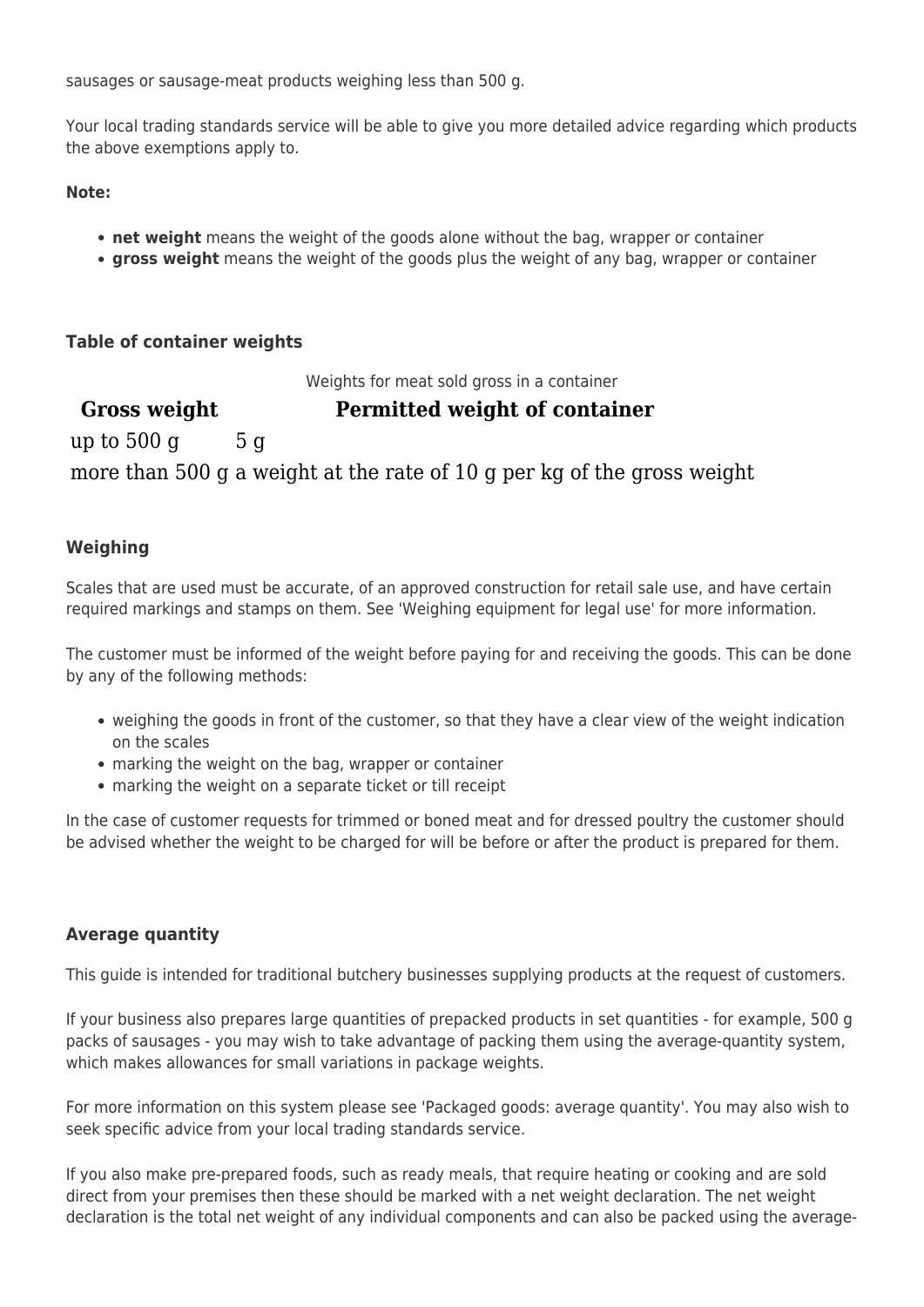quantity system. See 'Labelling of non-prepacked foods' for additional food labelling requirements for these types of product.

# **Price marking requirements**

In general all foods must have their price displayed and include VAT where applicable. The price must be displayed on or near the product, be unambiguous and easily read by customers without them having to ask for assistance.

For most non-prepacked items or for products where the customer requests a particular quantity, the unit price per kilogram must be indicated on or near the goods, or on a price list. You may also display a price per pound but this must not be more prominent than the metric kilogram price. For more expensive products you may also assist customers with an additional price per 100 g where this might give a more meaningful indication of the price the customer will have to pay.

Some products are required to have the unit price indicated per 100 g. These are:

- cooked and ready-to-eat meat, including game and poultry
- pies, pasties, sausage rolls, puddings and flans that are sold by weight (for example, pie slices from a deli counter)

For butchery counters in shops with a sales area of more than 280 m<sup>2</sup>, the unit price of prepacked products must also be displayed on or near the goods - for example, on a shelf edge ticket or a price list.

However, there are exceptions. The main ones are as follows:

- products near their expiry date and sold at a reduced price
- products that are not required to be sold by weight (for example, non-prepacked pheasants, rabbits, etc and cooked poultry)
- an assortment of different items sold as a single pack (for example, 'Steak and kidney pack', 'Barbecue selection', etc)
- any product where the unit price is identical to the selling price

The unit price must be in metric, generally the price per kilogram. The unit price per pound may also be given in addition to the metric marking but must be given less prominence.

For more information on pricing generally, see 'Providing price information'.

# **Trading standards**

For more information on the work of trading standards services - and the possible consequences of not abiding by the law - please see 'Trading standards: powers, enforcement and penalties'.

#### Key legislation

Weights and Measures Act 1963 (Cheese, Fish, Fresh Fruits and Vegetables, Meat and Poultry) Order 1984 Price Marking Order 2004

Last reviewed / updated: September 2021